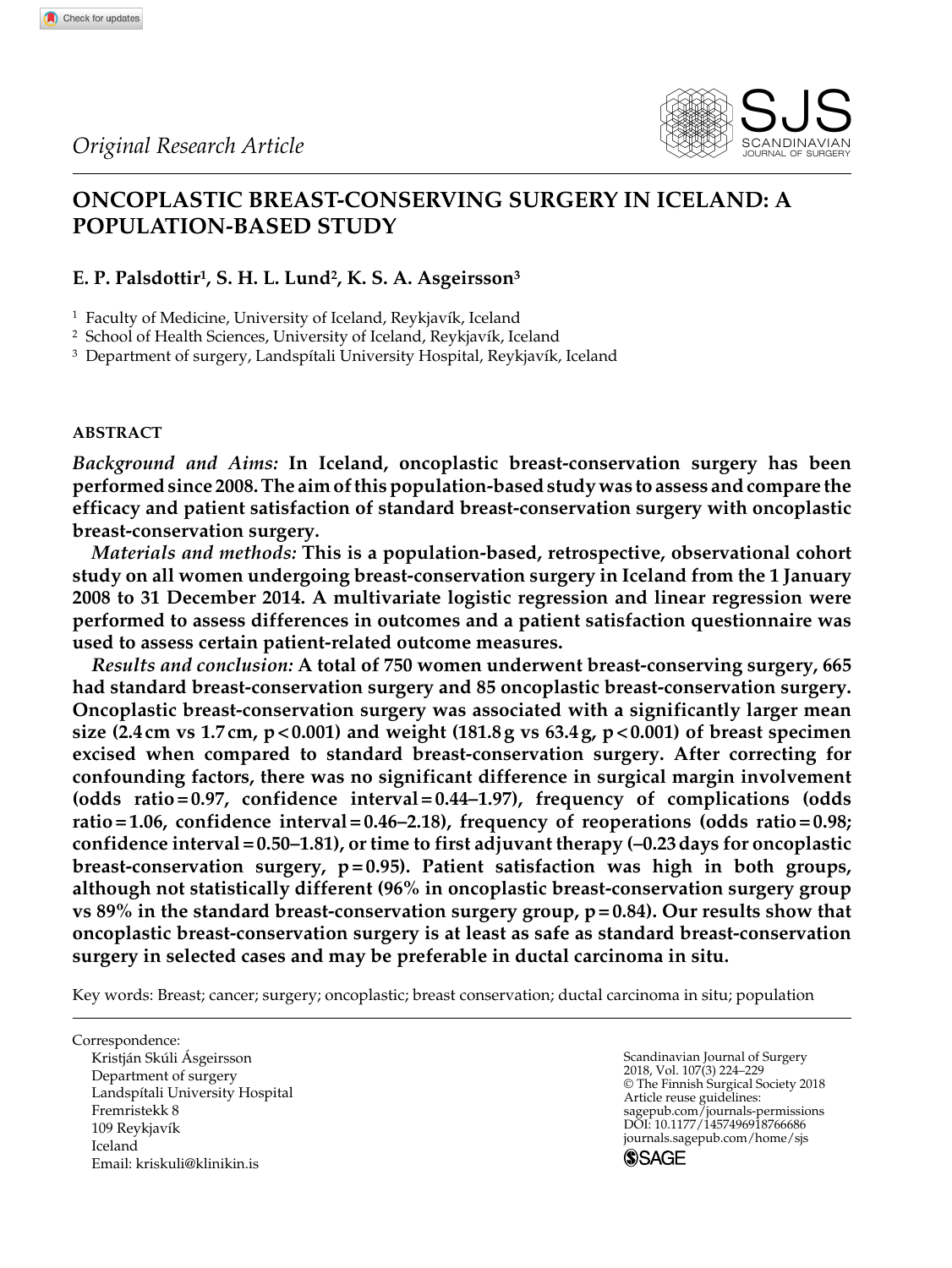

Fig. 1. Volume replacement procedure with a LICAP flap.



Fig. 2. Bilateral volume displacement. On right side, central skin paddle from advanced inferior pedicle.

#### **BACKGROUND**

For women choosing breast conservation, oncoplastic breast-conservation surgery (OBCS) has emerged as a surgical option for many. The goal of this type of surgery is to optimize both the oncological and cosmetic outcomes of breast conservation. In the face of studies suggesting cosmetic failure rates of up to 50% following standard breast-conservation surgery (SBCS), it seems rational that techniques that may potentially improve cosmetic outcomes should be offered, especially if they do not compromise on the oncology  $(1-4)$ .

Previous studies have suggested that cosmetic outcomes of OBCS may be superior to SBCS (2, 5).

Another potential advantage of OBCS is that it may increase the rates of breast-conservation surgery compared to mastectomy, as these techniques allow excisions of larger cancers, which previously would have been treated with mastectomy (5, 6).

OBCS can be divided into two different types of procedures: volume replacement and volume displacement. With volume replacement, the tumor is removed and the defect is replaced with a local flap outside of the breast, such as chest wall perforator flaps (lateral intercostal artery perforator (LICAP); intercostal perforator (ICAP) or pedicled flaps (thoracodorsal artery perforator (T-DAP) or latissimus dorsi ( LD-miniflap). This approach is particularly useful in women with smaller, non-ptotic breasts (6– 8). Volume displacement involves either glandular rotational flaps or the use of secondary or extended dermoglandular flaps within the breast and may often involve the use of breast reduction techniques. Hence the term therapeutic mammoplasty is often used for these types of procedures. These techniques are better suited for women with some level of ptosis or larger breasts. Contralateral reduction mammoplasty is often performed at the same time for breast symmetry. Figs 1 and 2 show examples of volume replacement and volume displacement.

OBCS has been performed in Iceland since 2008, but the extent and efficacy has not been investigated. OBCS was offered to women who were at risk of cosmetic failure with SBCS due to size or location of tumor. Also OBCS was rather offered to non-smokers and women with larger breasts. The aim of this population-based study was to assess the extent of breast-conserving surgery and to compare the effi-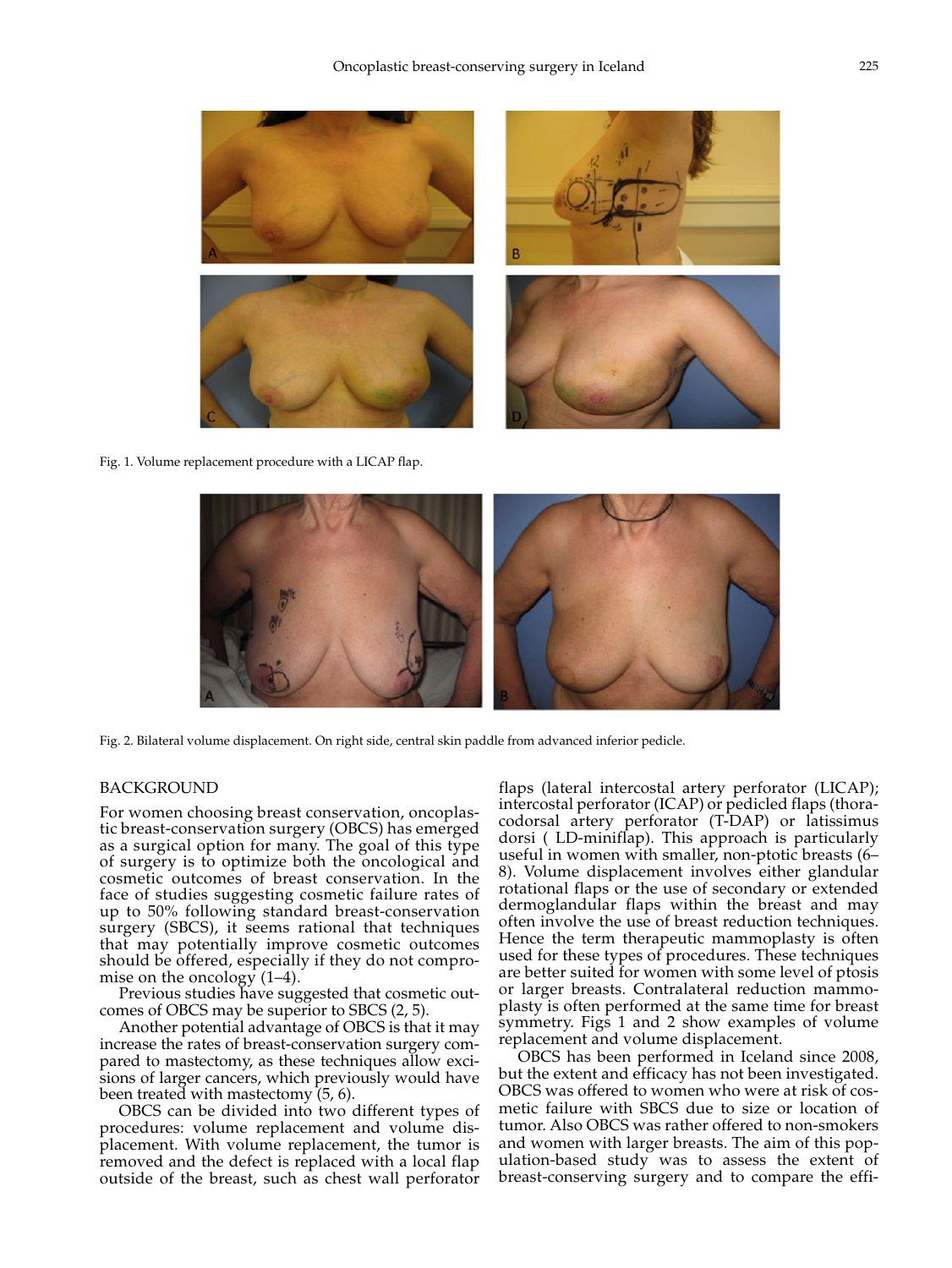cacy and patient satisfaction of SBCS with OBCS RE from 2008 to 2014.

### **METHODS**

#### STUDY DESIGN

This is a retrospective, observational cohort study on all women who underwent breast-conserving surgery in Iceland at Landspítali University Hospital from 1 January 2008 to 31 December 2014. The exclusion criteria were: mastectomy, no tumor seen in the removed breast tissue, bilateral SBCS, and males.

The women included in the study were stratified in two groups based on whether they underwent SBCS or OBCS. The OBCS group contained both volume displacement (therapeutic mammoplasty) and volume replacement procedures. A single surgeon (K.S.A.) performed all of the OBCS. Level 1 and level 2 oncoplastic procedures (minimal gland mobilization techniques) were not included in the study group.

Data of the patients were collected from medical records and included all communication with patient from time of diagnosis to end of study period, that is, 31 December 2014. The data collected were as follows: age, smoking status, use of hormone therapy prior to diagnosis, positive family history for breast cancer, admission time, tumor size, weight of breast tissue removed, histological typing, TNM stage, nodal involvement, tumor margin status, patients requiring re-excision, type of adjuvant therapy, time to first adjuvant therapy, and complications (hematomas, seromas, surgical infection, and neurologic pain). The data were collected on Excel document.

#### Statistical Analysis

The statistical software R was used for statistical analysis. T-test and binomial test were used for comparing variables in the two stratified groups (i.e. OBCS and SBCS).

A number of outcomes were of special interest when comparing the efficacy of the two surgical approaches, that is, OBCS and SBCS. Those investigated here were rates of tumor involvement in surgical margins, frequency of complications, time to first adjuvant therapy and reoperation rate.

As many of the variables that were sampled are dependent on each other, a stepwise backward selection was applied to see which variables affected the outcomes. A multivariate logistic regression and linear regression were performed to correct for the effects of those variables to reveal how the different surgical approaches affected the outcomes stated above.

A p-value of <0.05 was deemed statistically significant.

#### Question Lists

To evaluate patient satisfaction with aesthetic outcome and information provision prior to surgery, question lists with six questions were sent out to women in both stratification groups.

A total of 750 women underwent breast-conserving surgery from 2008 to 2014. Of which, 665 women had SBCS as opposed to 85 OBCS. Therefore, 11.3% of all patients having breast-conservation surgery in our unit had OBCS. Of these 85 patients, 76 (89.4%) had volume displacement and  $9(10.6)$  had volume replacement.

Table 1 summarizes the data collected for the two stratified groups.

In Table 1, some significant differences are seen between the two stratified groups. Patients in the OBCS group were significantly younger and significantly fewer were smokers. Also, the mean size tumor was significantly larger, nodal involvement was more frequent, and more breast tissue was removed in the OBCS group. Furthermore, the median admission time was significantly longer for the OBCS group, although the admission time for OBCS was considerably shorter in the last year of the study period, 2014, with a mean of 1.7days as compared to 3.1days in the first year of the study period, 2008.

Table 2 shows the results of the multivariate logistic regression. Linear regression for time to first adjuvant therapy showed no statistical difference between the OBCS and SBCS (–0.23days for OBCS with p-value of 0.95). It is evident that when corrected for the following variables: age, smoking status, weight of breast tissue removed, use of hormonal therapy prior to surgery, and TNM stage, there is no significant difference in surgical margin involvement, frequency of complications (hematomas, seromas, surgical infection, and/or neurologic pain), frequency of reoperations, or time to first adjuvant therapy.

DCIS was seen in 57 (7.6%) women who underwent breast-conserving surgery (Table 3). Similar percentages of patients had surgery for DCIS in the two groups. Although not statistically significant, the rates of margin involvement were lower in the OBCS than in the SBCS group (42% vs 22%).

Question lists were sent to 448 women in total. Of those, 75 were in the OBCS group and 373 in the SBCS group. Response rate was 68% in the OBCS group but 43% in the SBCS group.

Although a detailed patient-related outcome questionnaire was sent to the patients (Supplementary Appendix 1), Fig. 1 shows the patients reply to the question whether they were happy with the aesthetic outcome of the breast following their surgery.

Fig. 3 shows that overall in both groups there was a high satisfaction rate with the cosmetic outcomes of the surgery, although a slightly higher rate of women in the OBCS group replied with "I agree very much" or "I agree for most parts" though the difference is not statistically significant.

#### **DISCUSSION**

In this study, we show that patients offered OBCS in our institution, have derived good short-term outcomes from their surgery, when compared to patients having SBCS in the same time period and satisfaction with the aesthetic outcome is high. We believe that in order to achieve good outcomes for patients having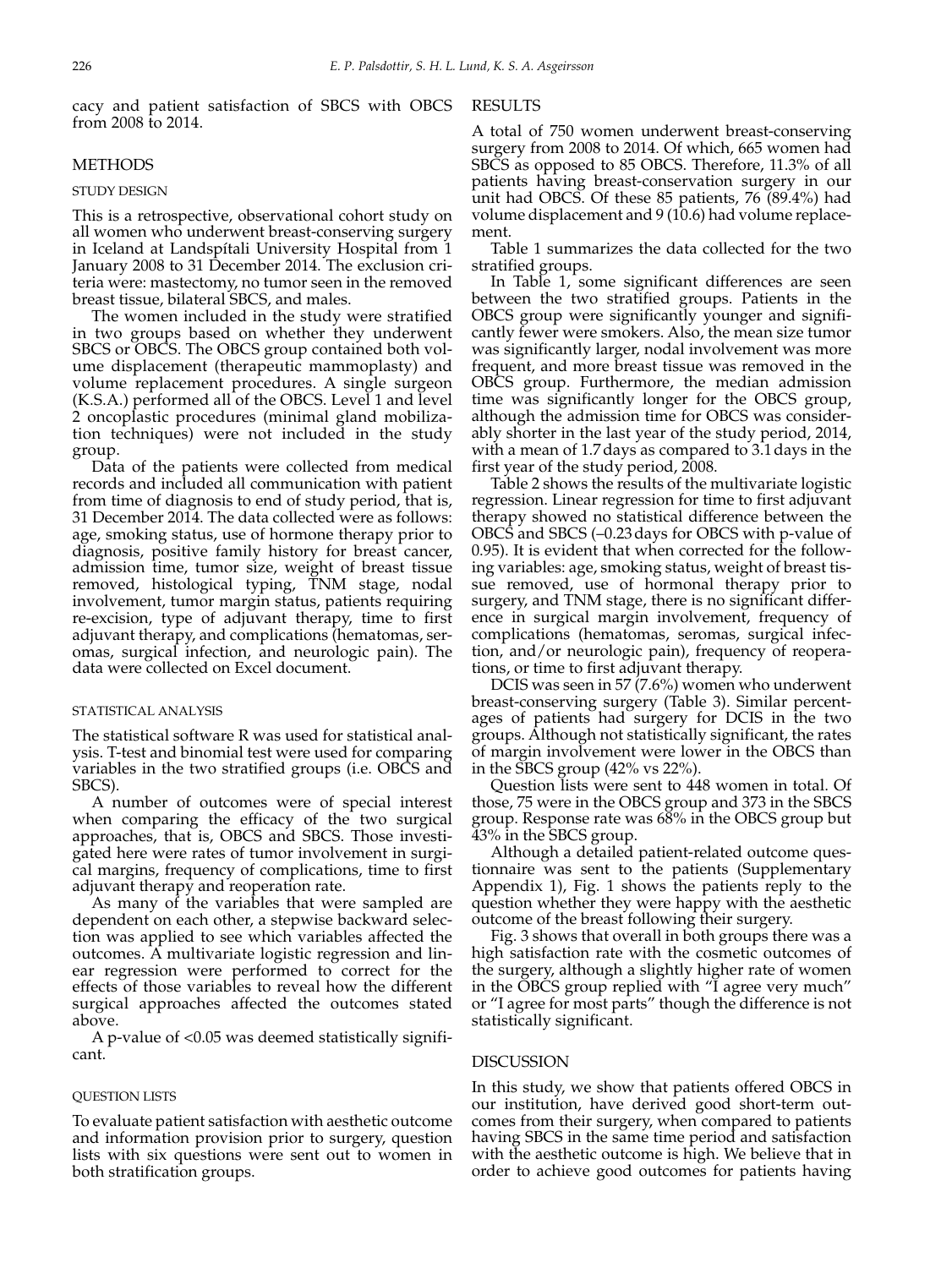| TABLE <sub>1</sub>           |
|------------------------------|
| Demographic characteristics. |

|                                                                   | SBCS $(n=665)$    | OBCS $(n=85)$      | p-value |
|-------------------------------------------------------------------|-------------------|--------------------|---------|
| Age. Median (range), years                                        | $62.0(28-94)$     | $50.0(27 - 75)$    | < 0.001 |
| Size of tumor. Median (range), cm                                 | $1.5(0.1 - 5.5)$  | $2.0(0.4 - 8.0)$   | < 0.001 |
| Weight of breast tissue. Median (range), g                        | $51.8(1.8 - 660)$ | $126.0(23.5-1010)$ | < 0.001 |
| T and N stages                                                    |                   |                    |         |
| T <sub>0</sub> , $n$ (%)                                          | 0(0)              | 0(0)               |         |
| T <sub>1</sub> , $n$ (%)                                          | 429 (64.5)        | 33 (38.8)          | < 0.001 |
| T2, $n$ (%)                                                       | 202(30.3)         | 43(50.6)           | < 0.001 |
| T3, $n$ (%)                                                       | 35(5.2)           | 7(8.2)             | 0.383   |
| $N0, n$ (%)                                                       | 400(60.1)         | 49 (57.6)          | 0.745   |
| $N1, n$ (%)                                                       | 126 (18.9)        | 20(23.5)           | < 0.001 |
| $N2, n$ (%)                                                       | 13(2.0)           | 0(0)               | 0.390   |
| $N3, n$ (%)                                                       | 9(1.4)            | 4(4.7)             | 0.073   |
| Smoking, $n$ $%$                                                  | 152 (22.8)        | 6(7.1)             | < 0.05  |
| Hormone therapy, n (%)                                            | 141 (21.2)        | 7(8.2)             | < 0.05  |
| Admission time. Median (range), days                              | $1(0.5-17)$       | $2(1.0-5)$         | < 0.001 |
| Positive family history, n (%)                                    | 104 (12.9)        | 11(15.6)           | 0.624   |
| DCIS, $n$ $%$                                                     | 48 (7.2)          | 9(10.6)            | 9.375   |
| Positive margins, n (%)                                           | 133(20.0)         | 12(14.3)           | 0.251   |
| Complications, $n$ (%)                                            | 73 (11.0)         | 11(12.0)           | 0.720   |
| Reoperations, $n$ (%)                                             | 91 (13.6)         | 12(14.1)           | 1.000   |
| Hematoma                                                          | 11(1.7)           | 0(0)               |         |
| Extended wedge                                                    | 21(3.2)           | 1(1.2)             |         |
| Mastectomia                                                       | 52(7.8)           | 10(11.8)           |         |
| <b>Necrosis</b>                                                   | 5(0.8)            | 0(0)               |         |
| Node dissection                                                   | 2(0.3)            | 1(1.2)             |         |
| Time between surgery and adjuvant treatment. Median (range), days | $50.0(15-202)$    | $47.5(22 - 111)$   | 0.05    |

OBCS: oncoplastic breast-conservation surgery; SBCS: standard breast-conservation surgery; DCIS: ductal carcinoma in situ.

|                                                                      | TABLE <sub>2</sub> | Multivariate logistic regression. |              |                                |                     |
|----------------------------------------------------------------------|--------------------|-----------------------------------|--------------|--------------------------------|---------------------|
| Outcomes                                                             | Unadjusted         |                                   | Adjusted     |                                |                     |
|                                                                      | OR                 | CI                                | OR           | СI                             | IDC, $n$ (%)        |
| Tumor at surgical margins <sup>a</sup><br>Complications <sup>b</sup> | 1.48<br>1.01       | $0.80 - 2.93$<br>$0.46 - 2.02$    | 0.97<br>1.06 | $0.44 - 1.97$<br>$0.46 - 2.18$ | Positive<br>Reopera |
| Reoperations <sup>c</sup>                                            | 1.23               | $0.64 - 2.21$                     | 0.98         | $0.50 - 1.81$                  | ILC, $n$ (%)        |

CI: confidence interval; OR: odds ratio.

aCorrected for weight of breast tissue.

**bCorrected for smoking and TNM stage.** 

cCorrected for age.

OBCS, a stringent selection criteria needs to be applied, especially for breast units beginning to offer these types of procedures. In general, they should be offered when the expected excision of breast tissue is proportionately high and SBCS is likely to result in a poor cosmetic outcome (5, 6, 9-11). Also, they should be offered when there is a high risk of margin involvement, that is, in multifocal disease or DCIS (12). In the UK Sloane project, reoperation rates were nearly twice as likely when breast conservation was performed in patients with DCIS, irrespective of grade, as compared to isolated invasive disease  $(29.5\% \text{ vs } 18\%)^1$  (13). Studies do in fact suggest that OBCS may reduce reoperation rates in patients with DCIS or multifocal disease (1, 2, 10, 14–16).

Table 3. *Histological characteristics*.

|                                       | $BCCS (n=665)$ | OBCS $(n=85)$ | p-value |
|---------------------------------------|----------------|---------------|---------|
| IDC, $n$ $\left(\frac{\%}{\%}\right)$ | 516 (77.6)     | 61 (71.8)     | 0.287   |
| Positive margins                      | 82 (12.3)      | 7(8.2)        |         |
| Reoperation                           | 42(6.3)        | 7(8.2)        |         |
| ILC, $n$ $\left(\frac{\%}{\%}\right)$ | 50(7.5)        | 10(11.8)      | 0.253   |
| Positive margins                      | 20(3.0)        | 2(2.4)        |         |
| Reoperation                           | 12(1.8)        | 1(1.2)        |         |
| DCIS, $n$ $\left(\frac{9}{6}\right)$  | 48 (7.2)       | 9(10.6)       | 0.375   |
| Positive margins                      | 20 (41.7)      | 2(22.2)       |         |
| Reoperation                           | 19 (39.6)      | 2(22.2)       |         |
|                                       |                |               |         |

OBCS: oncoplastic breast-conservation surgery; SBCS: standard breast-conservation surgery; DCIS: ductal carcinoma in situ; IDC: invasive ductal carcinoma; ILC: invasive lobular carcinoma.

In our study, only 11.3% of all women treated with breast-conservation surgery had OBCS, which were significantly younger, and the large majority (93%), were non-smokers when compared to the SBCS group. Our results also show that we have selected OBCS for women with larger tumors and in situations where we have deemed larger resection specimens to be preferable, that is, in DCIS (2). Women with DCIS and treated with SBCS in this study, had over a 40% rate of margin involvement, whereas this was much lower, 22%, in women treated with OBCS.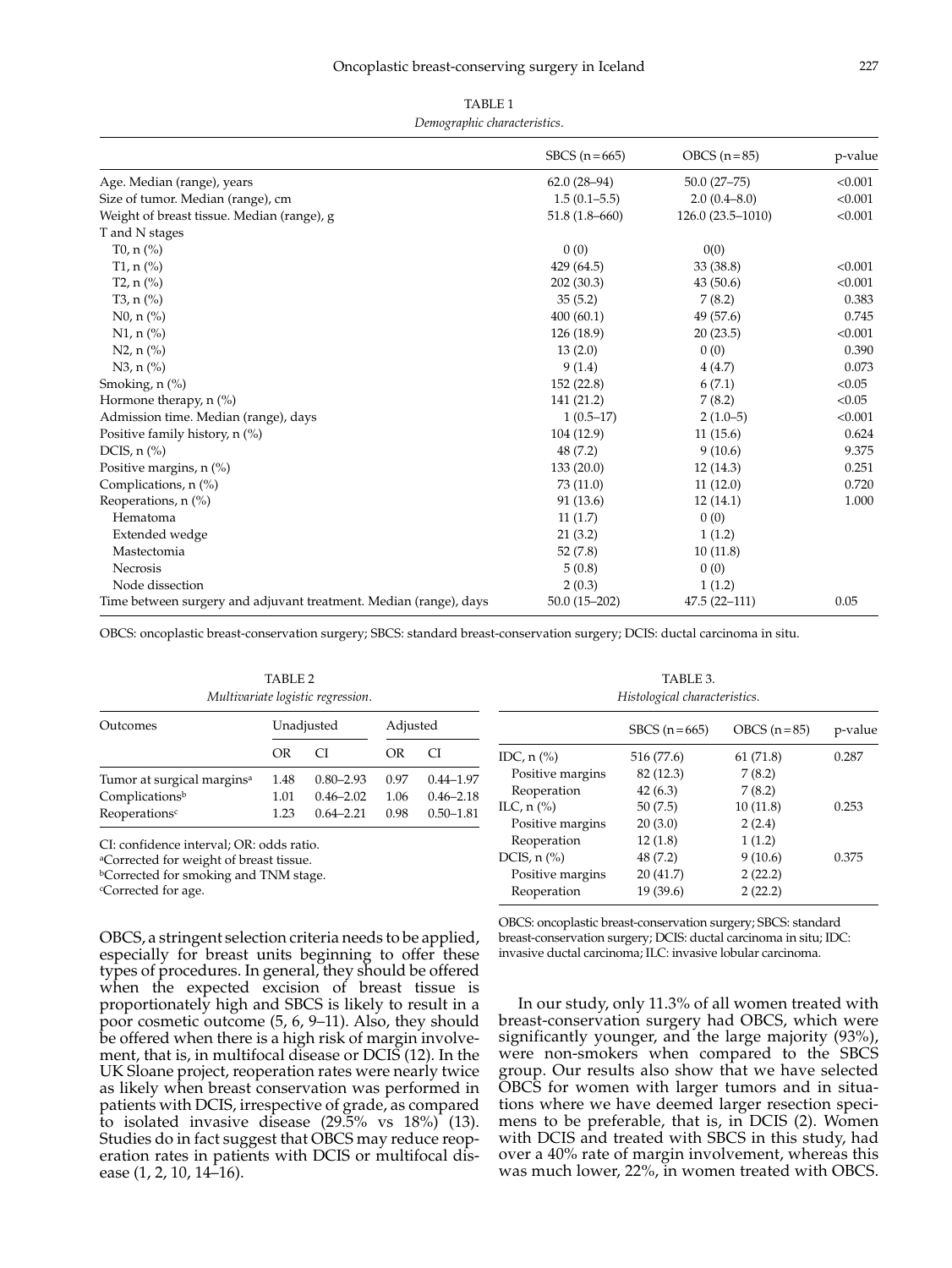

Fig. 3. Patient questionnaire – satisfaction with aesthetic outcome.

Overall, however, in patients with DCIS and invasive breast cancer, there did not seem to be a difference in margin involvement between the two surgical groups.

Therefore, we believe that, at least in the short term, OBCS surgery is at least as safe as SBCS, even in larger cancers and may be preferable in patients with DCIS. This is in agreement with results from previous studies as mentioned above. To further evaluate the oncological safety of OBCS, such as local recurrence rates, a more long-term follow-up is necessary. Recent studies with long-term follow-up do however suggest that these procedures are oncologically safe. (17)

Because of the higher complexity of OBCS compared to SBCS, concerns have been raised that OBCS may be associated with a higher risk of complications, which may delay subsequent adjuvant therapy. Studies have, however, not supported this view (2, 18, 19). The results of this study show that complication rates following OBCS are not higher when compared to SBCS nor is the time to adjuvant therapy prolonged.

When new surgical techniques are being implemented in individual institutions, procedural costs are of course of importance. Both the length of operating time and hospital stay have bearing when calculating these costs. Although in our study, the hospital stay for patients having OBCS was on average significantly longer than in the SBCS group, the admission time shortened considerably from the first year of the study period to the last (3.1days in 2008 vs 1.7days in 2014).

This highlights the fact that with increasing experience, the hospital stay may be expected to be equivalent in the two groups. Many experienced breast units now offer OBCS as day surgery (2, 20)

Our study is one of the few whole population studies to publish outcomes on OBCS. A published national survey conducted in France showed that OBCS was offered to 13.9% of all patients having breast-conserving surgeries (21). Although the type of OBCS differs in this survey in comparison to our study, our study shows that proportion of patients being offered OBCS was comparable (13.9% vs 11.3%). Overall, it seems that the rates of OBCS is relatively low, and one explanation for this is that in the study period, there was only one surgeon performing OBCS in our unit. It is likely that these rates may increase, if the unit employs more oncoplastic breast surgeons in the future.

Regarding the aesthetic outcome, the results of our study are in keeping with a recently published study that showed good or excellent aesthetic outcome even though patients who had OBCS had significantly larger tumors and nodal involvement was more frequent (22). The response rate to the question list was higher in the OBCS group. It is probably due to closer follow-up after the operation when compared to the SBCS.

Our study has some limitations. It is retrospective and not randomized and thus prone to selection bias. For example, there is a certain criteria for choosing patient who can have OBCS and thus it was known that the two groups would not be identical. We tried to correct for those differences with the logistic regression. The study focuses on short-term outcomes of OBCS and thus cannot be used to comment on the safety of the OBCS when looking at recurrence rate.

#### **CONCLUSION**

Our results show that in our unit, OBCS is at least as safe as SBCS in selected cases in the short-term. Also, patient's satisfaction with the aesthetic outcomes of OBCS is high.

### Acknowledgements

The authors thank Pétur Sólmar Guðjónsson for his contribution to the study.

#### Declaration of Conflicting Interests

The author(s) declared no potential conflicts of interest with respect to the research, authorship, and/or publication of this article.

#### Ethical Approval

The ethics committee of Landspítali University Hospital, Siðanefnd, gave their written consent for our study on 24 March 2017. The ethics committee reference number for our study is 16/2014.

#### **FUNDING**

The author(s) disclosed receipt of the following financial support for the research, authorship, and/or publication of this article: The study was funded by Vísindasjóður Landspítalans (Landspítali University Hospital research fund).

#### SUPPLEMENTARY MATERIAL

Supplementary material for this article is available online.

#### **REFERENCES**

- 1. Chakravorty A, Shrestha AK, Sanmugalingam N et al: How safe is oncoplastic breast conservation? Comparative analysis with standard breast conserving surgery. Eur J Surg Oncol 2012;38: 395–398.
- 2. Clough KB, Benyahi D, Nos C et al: Oncoplastic surgery: Pushing the limits of breast-conserving surgery. Breast J 2015;21:140–146.